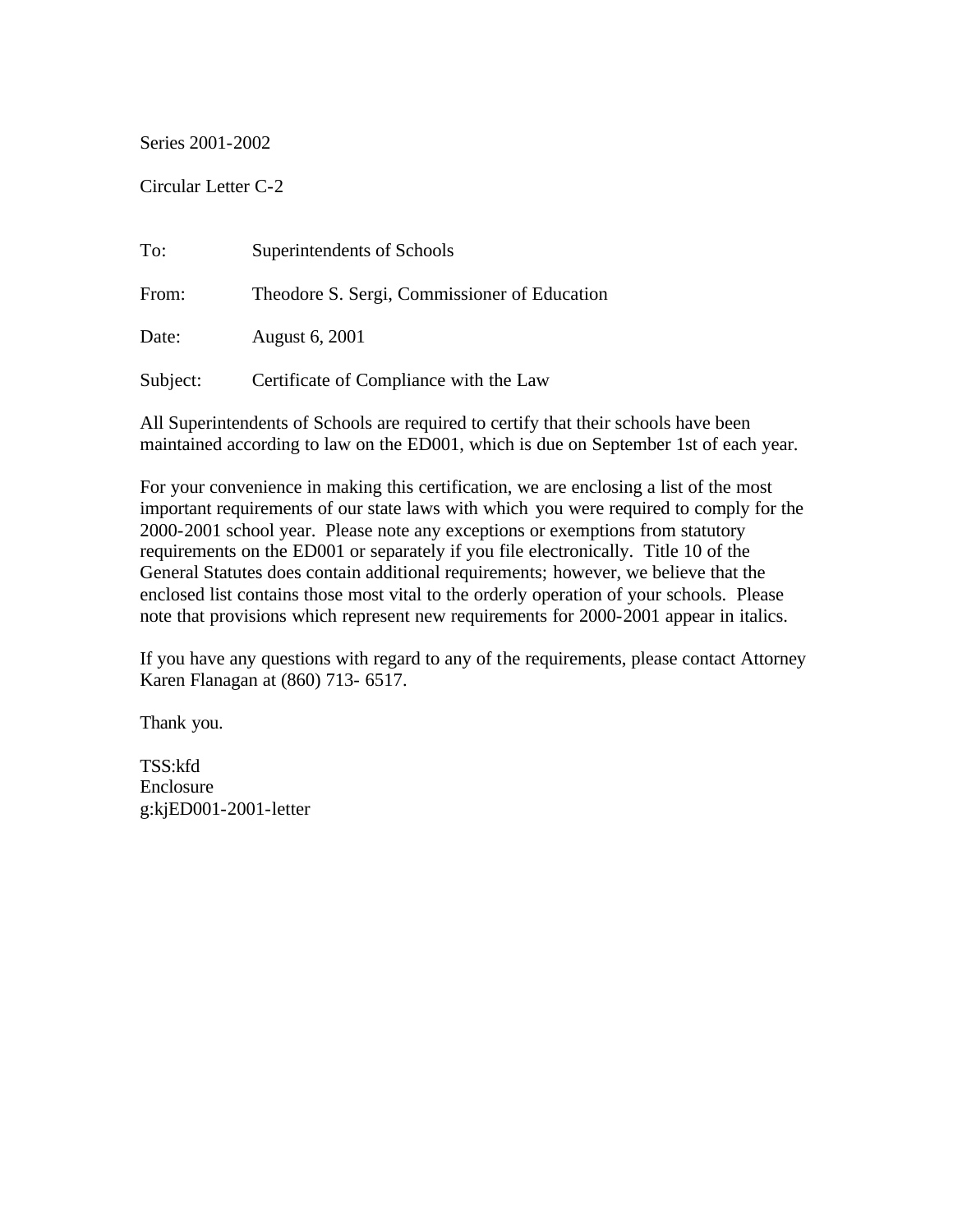## **CONNECTICUT GENERAL STATUTES WHICH HAVE A MAJOR IMPACT ON THE OPERATION OF SCHOOL DISTRICTS**

## Section **10-220(a)** describes the **duties of boards of education**. It provides as follows:

Each local or regional board of education shall maintain good public elementary and secondary schools, **implement the educational interests of the state** as defined in section 10-4a and provide such other educational activities as in its judgment will best serve the interests of the school district; provided any board of education may secure such opportunities in another school district in accordance with provisions of the general statutes and shall **give all the children of the school district as nearly equal advantages as may be practicable**; shall provide an appropriate learning environment for its students which includes (1) adequate instructional books, supplies, materials, equipment, staffing, facilities and technology, (2) equitable allocation of resources among its schools, and (3) a safe school setting; shall have charge of the schools of its respective school district; shall make a **continuing study of the need for school facilities** and of a **long-term school building program** and from time to time make recommendations based on such study to the town; shall report annually to the Commissioner of Education on the condition of its facilities and the action taken to implement its long-term school building program, which report the commissioner shall use to prepare an annual report that he shall submit in accordance with section 11-4a to the joint standing committee of the General Assembly having cognizance of matters relating to education; shall advise the Commissioner of Education of the relationship between any individual school building project pursuant to chapter 173 and such long-term school building program; shall have the **care, maintenance and operation of buildings, lands, apparatus and other property** used for school purposes and at all times shall **insure all such buildings and all capital equipment** contained therein against loss in an amount not less than eighty per cent of replacement cost; shall determine the number, age and **qualifications of the pupils to be admitted** into each school; shall develop and implement a **written plan for minority staff recruitment** for purposes of subdivision (3) of section 10-4a; shall **employ and dismiss the teachers** of the schools of such district subject to the provisions of sections 10-151 and 10-158a; shall **designate the schools which shall be attended** by the various children within the school district; shall make provisions as will enable each child of school age, residing in the district to attend some public day school for the period required by law and **provide for the transportation** of children wherever transportation is reasonable and desirable, and for such purpose **may make contracts**  covering periods of not more than five years; may place in an alternative school program or other suitable educational program a pupil enrolling in school who is nineteen years of age or older and cannot acquire a sufficient number of credits for graduation by age twenty-one; may arrange with the board of education of an adjacent town for the instruction therein of such children as can attend school in such adjacent town more conveniently; shall cause each child five years of age and over and under sixteen years of age living in the school district to attend school in accordance with the provisions of section 10-184, and shall perform all acts required of it by the town or necessary to carry into effect the powers and duties imposed by law. (**Please note** that pursuant to Section 10-184, a parent or person having control of a child five or six years of age has the option of not sending the child to school until age seven by personally appearing at the school district office and signing an option form. The school district must provide information about the educational opportunities available in the school system. *Effective July 1, 2001, students must stay in school until age 18 unless a parent or other person having control over them consents to their leaving school at 16 or 17.)* 

Each school district must prescribe **rules for the management, studies, classification and discipline of the public schools**, including the selection and use of nondiscriminatory texts, supplementary books, library books, supplies, materials and equipment as it deems necessary to meet the needs of instruction in its schools; adopt and **implement policies and procedures** concerning (1) homework, attendance, promotion and retention, (2) drug and alcohol use, sale and possession on school property, (3) youth suicide prevention and attempts, (4) truancy, (5) the encouragement parent-teacher communication*,*  and (6) weighted grading for honors and advanced placement courses. Each local and regional board of education is responsible for providing and displaying flags in each classroom. (Sections **10-18a, 10-198a,**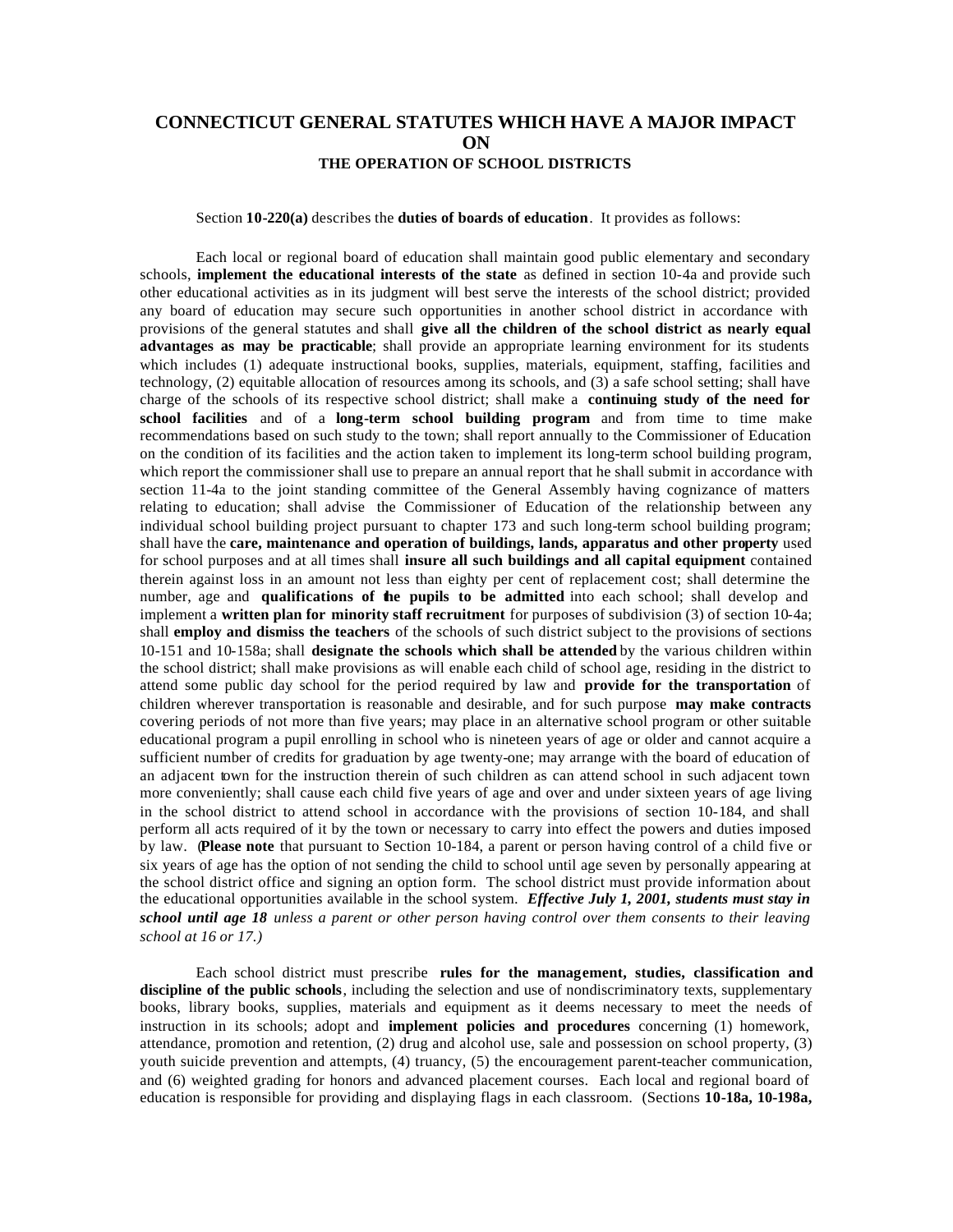**10-221, 10-228, 10-230** and **P.A. 99-81**) **Promotion and graduation policies must be revised** to ensure that such policies foster student achievement and reduce the incidence of social promotion*.* (Sec. **10-223a)** 

Sections **10-16b, 10-18, 10-19, 10-220(b)** and **10-221a** obligate school district to (1) offer **prescribed courses of study** in accordance with duly adopted educational goals and student objectives **as part of a planned, ongoing and systematic program of instruction**, and (2) **require minimum credit requirements for high school graduation**. Section 10-221h requires boards to develop and implement a three-year **plan to improve the reading skills** of students in grades kindergarten through three*.*  **Prescribed courses of study** pursuant to Sec. 10-16b **include** the arts; career education; consumer education; health and safety, including, but not limited to, human growth and development, nutrition, first aid, disease prevention, community and consumer health, physical, mental and emotional health, including your suicide prevention, substance abuse prevention, safety, which may include the dangers of gang membership, and accident prevention; language arts, including reading, writing, grammar, speaking and spelling; mathematics; physical education; science; social studies, including, but not limited to, citizenship, economics, geography, government and history; and in addition, on at least the secondary level, one or more foreign languages and vocational education. Instruction must also be given in United States history, government and citizenship (Sec. 10-18); in the knowledge, skills and attitudes required to understand and avoid the effects of alcohol, of nicotine or tobacco, and drugs (Sec. 10-19); and on acquired immune deficiency syndrome (Sec. 10-19). The **minimum high school graduation requirement** is twenty credits, not fewer than four of which must be in English, not fewer than three in mathematics, not fewer than three in social studies, not fewer than two in science, not fewer than one in the arts or vocational education and not fewer than one in physical education. *Beginning with high school classes graduating in 2004, students must have at least a one-half credit course in civics and American History, which is to be part of the credits required in social studies.* 

Pursuant to Sections **10-145 to 10-145b**, inclusive, **10-151 to 10-151c**, inclusive, **10-153 to 10- 153g**, inclusive, **10-155f, 10-156 to 10-157a**, inclusive, **10-220a, 10-221d, 10-235**, **10-236a** and **10-76dd**, **districts must employ, evaluate and indemnify appropriately certified and qualified personnel**; **develop and implement teacher evaluation and professional development programs** ; provide **inservice training** on (1) the nature and relationship of drugs and alcohol to personality development and procedures to discourage their abuse, (2) health and mental health risk education, (3) the growth and development of exceptional children, and (4) school violence prevention and conflict resolution, (5) cardiopulmonary resuscitation and other emergency life saving procedures, (6) comp uter and other information technology as applied to student learning and classroom instruction, communications and data management, and (7) the teaching of the language arts, reading and reading readiness for teachers in grades kindergarten to three*,* inclusive; and file a signed copy of its teacher and administrator collective bargaining agreements with the Commissioner of Education. No board member shall be employed by the board of education of which he or she is a member under Section **10-232**.

Sections **10-221** and **10-233a through 10-233g**, inclusive, require school districts to (1) adopt policies governing student conduct which provide for the fair and consistent application of **disciplinary policies and procedures**, (2) afford annual notice of such policies to all pupils and their parents and guardians, and (3) comply with due process requirements in imposing discipline.

Section **10-4a** defines the **educational interests of the state** which shall include, but not be limited to the concern of the state that

- (1) each child shall have for the period prescribed in the general statutes equal opportunity to receive a suitable program of educational experiences;
- (2) each school district shall finance at a reasonable level at least equal to the minimum expenditure requirement pursuant to the provisions of section 10-262j an educational program designed to achieve this end;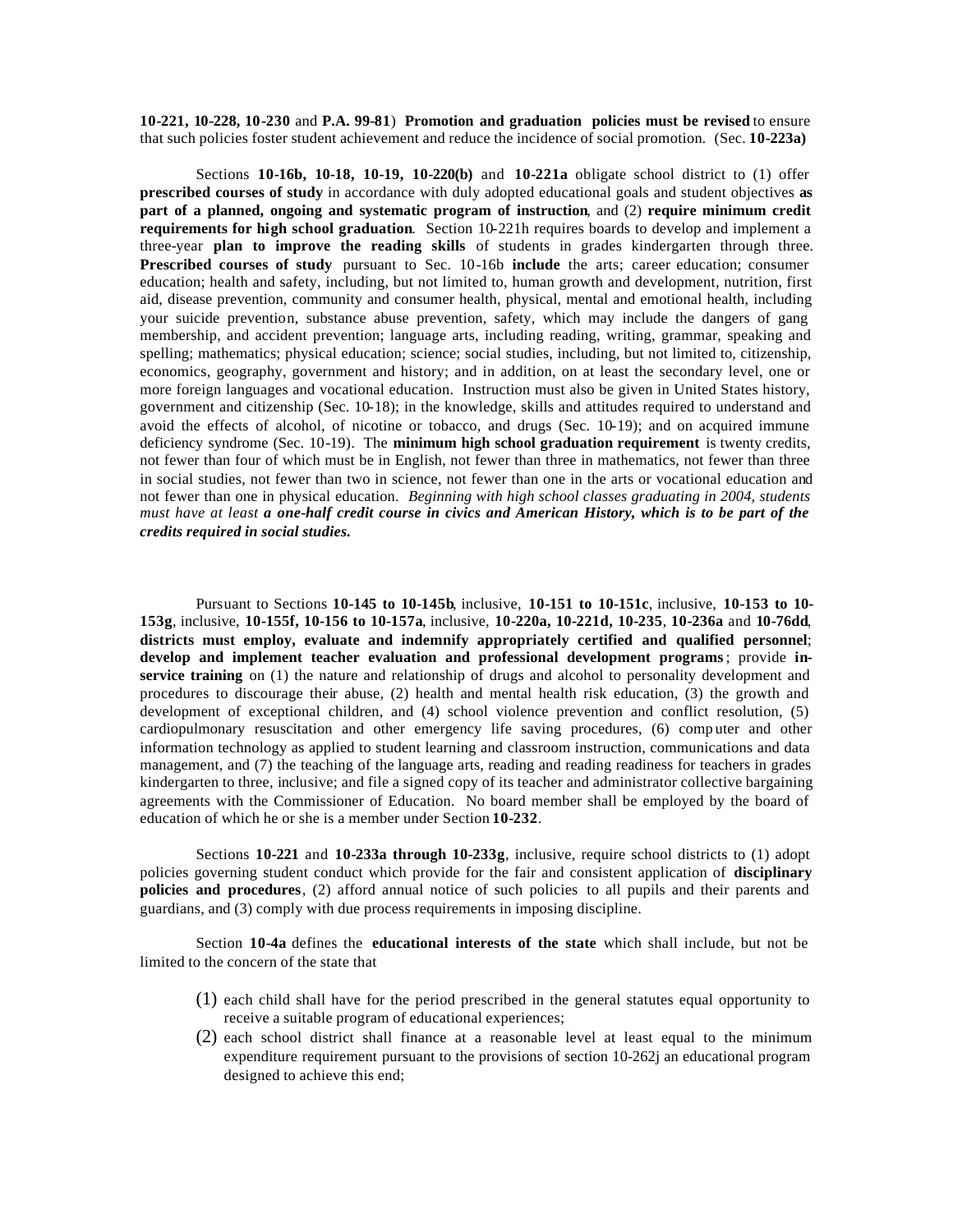- (3) in order to reduce racial, ethnic and economic isolation, each school district shall provide educational opportunities for its students to interact with students and teachers from other racial, ethnic, and economic backgrounds and may provide such opportunities with students from other communities; and
- (4) the mandates in the general statutes pertaining to education within the jurisdiction of the State Board of Education be implemented.

Section **10-226h** requires school districts to report, by July 1, 2000 and biennially thereafter, on **the programs and activities undertaken to reduce racial, ethnic and economic isolation**, including information on the programs undertaken and **evidence over time of progress made** . Section **10-220** requires each local and regional board of education to develop and implement a **written plan for minority staff recruitment.** 

School districts are required to provide at least **one hundred and eighty days** of actual school work for grades kindergarten to twelve and no less than **nine hundred hours** of actual school work for full day kindergarten and grades one to twelve and **four hundred and fifty hours** of actual school work for half-day kindergarten pursuant to Sections **10-15 and 10-16.** 

Sections **10-15c, 10-186** and **10-235** require school districts to **provide full and free access**, by transportation or otherwise, to its programs to all eligible students **without discrimination** on account of race, color, sex, religion, national origin or sexual orientation*,* including to those residing with relatives and non-relatives and to those residing in temporary shelters. Children are eligible to attend school if they attain the age of five on or before January 1 of a school year until they attain the age of twenty-one or graduate.

Section **10-220d** requires local and regional boards of education to provide **full access** to regional vocational-technical schools, regional vocational agriculture centers, interdistrict magnet schools, charter schools and interdistrict student attendance programs for the **recruitment**, other than for the purpose of interscholastic athletic competion**, of students** attending the schools under the board's jurisdiction.

School districts must provide **special education and related services** to all eligible children requiring special education pursuant to Sections **10-76a through 10-76q**. School districts have certain responsibilities for resident students requiring special education and related services who attend charter and *magnet schools* pursuant to Section **10-66ee** and Section **10-264l(h).** 

Sections **10-17, 10-17a** and **10-17d through 10-17g** require school districts to assess the needs of students who are speakers of languages other than English and to provide **bilingual education, English as a second language and other support services** where required and when requested by parents.

**Adult education services** must be provided for adult residents by a local or regional board of education or through cooperative arrangements or at a cooperating eligible entity or at a regional education service center as required by Sections **10-67 through 10-73c.** 

School districts must furnish **transportation** to eligible public and private school students, including students attending charter schools and magnet schools, and develop and implement a policy for reporting of all complaints relative to school transportation safety pursuant to Sections **10-66ee, 10-97, 10- 186, 10-220, 10-221c, 10-264l, 10-277, 10-280a** and **10-281.** 

*When a student enrolls in a new school district, the district must notify the student's former district, which must transfer the student's records no later than ten days after such notification. (Section 10-220h)*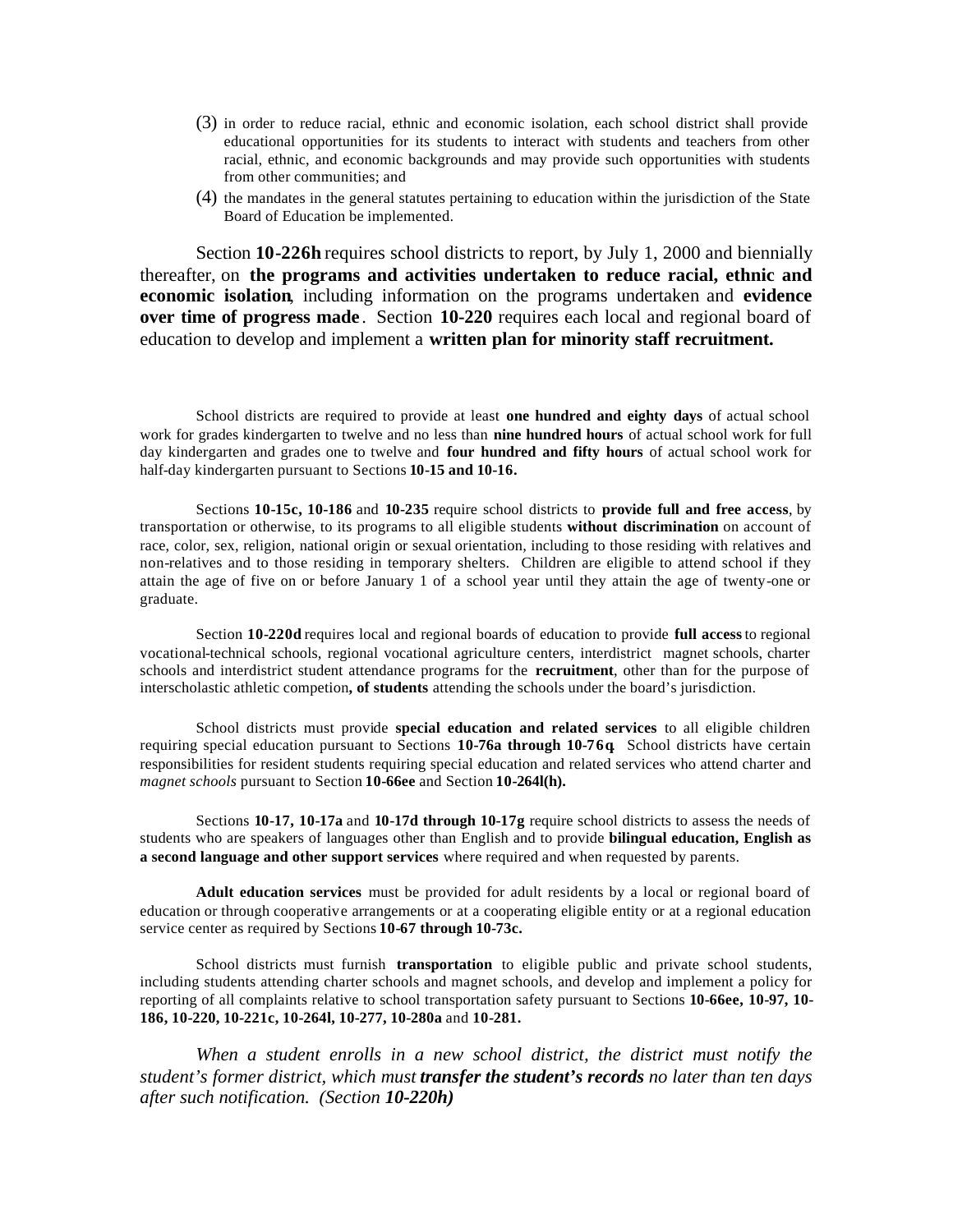Section **10-16a** requires each local and regional board of education to provide an opportunity for **silent meditation** for teachers and students at the start of each school day.

Sections **10-15b** and **46b-56** require school districts to allow parents (custodial and non-custodial) **access to** the **records** of their minor children except for records containing information that is considered confidential under Section 10-154a and certain health information which is confidential pursuant to other provisions of the General Statutes. Under Section 10-221b, districts mu st establish a written, uniform policy concerning **on-campus recruiting** and access to directory information for all recruiters, including commercial, military and non-military and those representing institutions of higher education.

School districts must operate **school health programs** to ensure the well-being of their students in accordance with Sections **10-203 through 10-204a**, **10-205 through 10**-**210, 10-212, 10-212a**, and **10-214 through 10-215** and allow students to be exempted from **family life education** programs under Section **10- 16e**. A copy of the record of each **pesticide application** at a school must be maintained at the school for five years. *On and after July 1, 2000, pesticides may not be applied during regular school hours or planned activities, and, at the beginning of each school year, boards must notify parents about pesticide application policies and pesticide applications the previous year. Boards must also establish a registry of those who want prior notice of pesticide application and provide such notice. (Sections 10-231b through 10-231d)* 

Section **10-266w** obligates school districts to provide **breakfast programs** when required.

School districts must maintain **sanitary and safe schools** in accordance with all applicable fire, safety and health codes, ordinances, regulations and laws so that no serious threat of danger exists to any lawful occupant. **Smoking in school buildings** is prohibited while school is in session or student activities are being conducted. (Sections **10-203, 10-220, 10-221, 10-231 and 19a-342**)

Section **10-221g** requires each local and regional board of education to conduct an **instructional time and facility usage assessment** in order to maximize student learning and community use of facilities. Section **10-220** requires each board to report annually to the Commissioner on the **condition of its facilities** and action taken to implement its long term school building program.

School districts must ensure the reporting of **suspected or known abuse, or danger of abuse, of children** to the Commissioner of Children and Families or his representative, and the reporting of suspected or known abuse by a school employee to the Commissioner of Children and Families, the state or local police, and the Commissioner of Education within 72 hours of learning of the abuse, and adopt a written policy regarding the reporting by school employees of suspected child abuse. (Sections **17a-101 through 17a-101i and 17a-103**)

Section **10-217a** requires school districts to provide **health services to students in eligibl e private schools** when designated this responsibility by the town or city.

School districts must properly plan for and maintain all **funds and accounts** within their jurisdiction pursuant to Sections **10-222** and **10-237** and **make returns of receipts** , **expenditures and statistics** as prescribed by the Commissioner under Section **10-237**. Section **10-220(c )** requires local and regional boards of education to submit **strategic school profile reports** by November 1 of each year

Boards of Education must **elect officers** and **hold meetings** pursuant to Section **10-218**, and **hold public hearings** on citizen petition under Section **10-238**.

Sections **10-249** and **10-250** require boards of education to determine by age the **number of children** of compulsory school age residing in the district and report this information to the Commissioner.